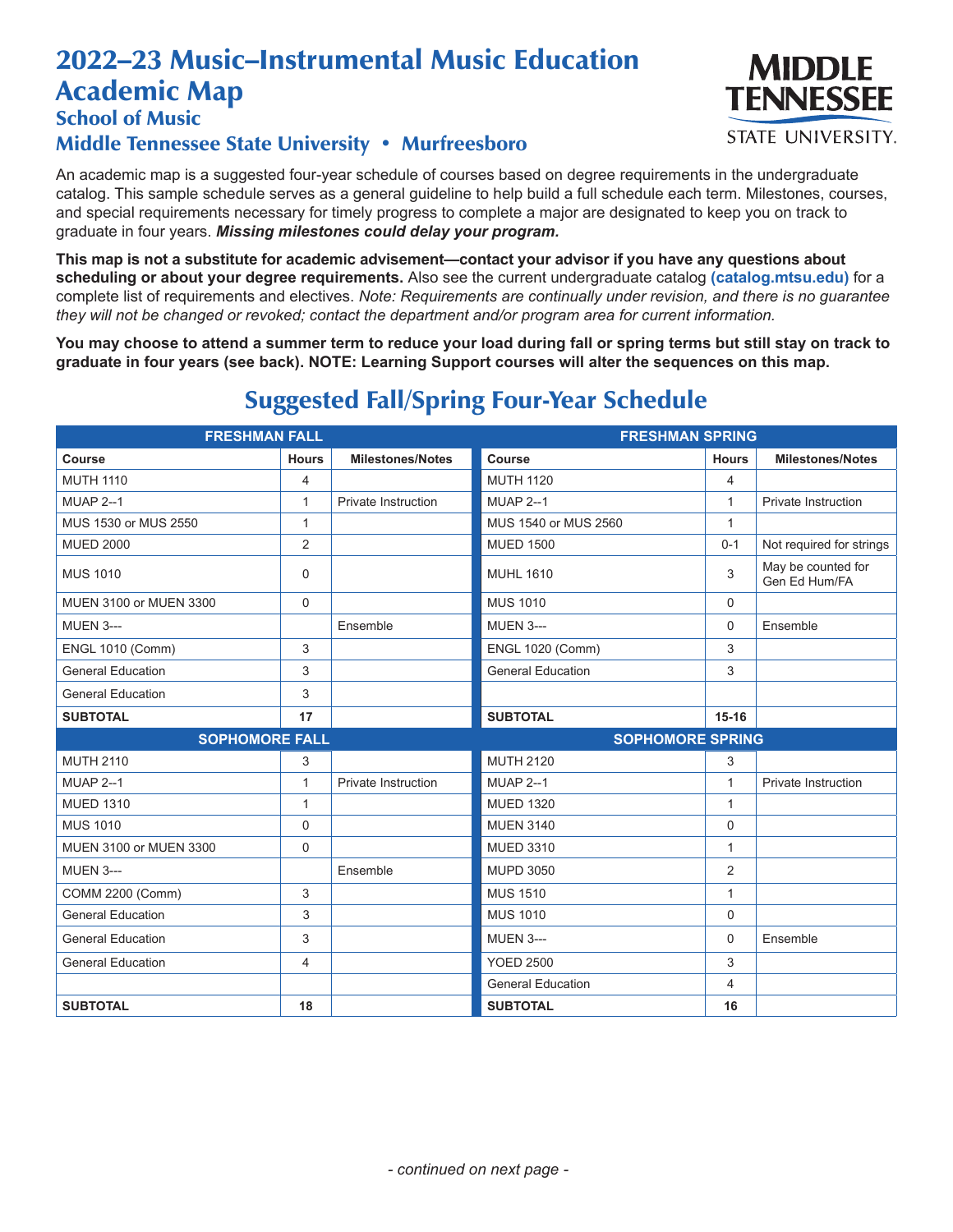### Music–Instrumental Music Education Suggested Fall/Spring Four-Year Schedule *continued*

| <b>JUNIOR FALL</b>                 |                |                               | <b>JUNIOR SPRING</b>     |    |                               |
|------------------------------------|----------------|-------------------------------|--------------------------|----|-------------------------------|
| <b>MUAP 4--1</b>                   | 1              | <b>UD Private Instruction</b> | <b>MUAP 4--1</b>         | 1  | <b>UD Private Instruction</b> |
| <b>MUTH 4110</b>                   | 2              |                               | <b>MUTH 4130</b>         | 2  |                               |
| <b>MUS 3140</b>                    | $\overline{2}$ |                               | <b>MUS 3150</b>          | 2  |                               |
| <b>MUED 1330</b>                   | $\mathbf{1}$   |                               | <b>MUED 2320</b>         | 1  |                               |
| <b>MUED 3200</b>                   | 3              |                               | <b>MUHL 3010</b>         | 3  |                               |
| <b>MUS 1010</b>                    | $\mathbf 0$    |                               | <b>MUED 3230</b>         | 3  |                               |
| MUEN 3100 or MUEN 3300             | 0              |                               | <b>MUS 1010</b>          | 0  |                               |
| <b>MUEN 3---</b>                   | 0              | Ensemble                      | <b>MUEN 3---</b>         | 0  | Ensemble                      |
| <b>YOED 3000</b>                   | 3              |                               | <b>YOED 3300</b>         | 3  |                               |
| <b>General Education</b>           | 3              |                               | <b>General Education</b> | 3  |                               |
| <b>SUBTOTAL</b>                    | 15             |                               | <b>SUBTOTAL</b>          | 18 |                               |
| <b>SENIOR FALL</b>                 |                | <b>SENIOR SPRING</b>          |                          |    |                               |
| <b>MUAP 4--1</b>                   | $\mathbf{1}$   | <b>UD Private Instruction</b> | <b>YOED 4400</b>         | 12 |                               |
| <b>MUAP 4800</b>                   | $\mathbf 0$    |                               |                          |    |                               |
| <b>MUHL 3020</b>                   | 3              |                               |                          |    |                               |
| <b>MUED 1410</b>                   | $\mathbf{1}$   |                               |                          |    |                               |
| MUED 3250 OR MUED 3260             | $2 - 3$        |                               |                          |    |                               |
| <b>MUED 4680</b>                   | $\mathbf 0$    |                               |                          |    |                               |
| <b>YOED 4020</b>                   | 6              |                               |                          |    |                               |
| <b>General Education/Elective</b>  | 3              |                               |                          |    |                               |
| <b>SUBTOTAL</b>                    | $15 - 16$      |                               | <b>SUBTOTAL</b>          | 12 |                               |
| <b>TOTAL HOURS IN PROGRAM: 128</b> |                |                               |                          |    |                               |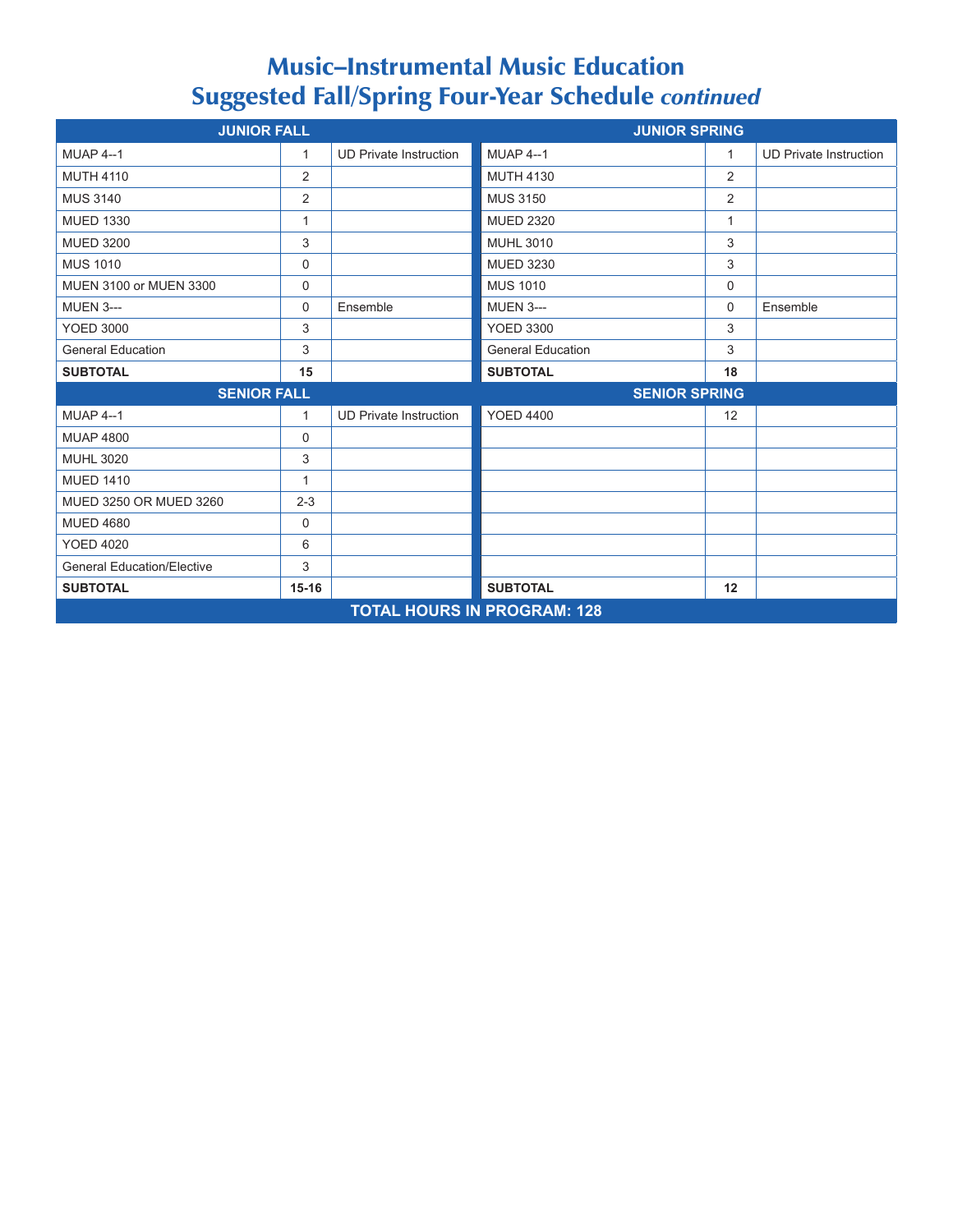### Music–Instrumental Music Education Suggested Fall/Spring/Summer Four-Year Schedule

Refer to www.mtsu.edu/financial-aid/scholarships/ for information regarding use of the Lottery Scholarship for the summer term.

| <b>FRESHMAN FALL</b>     |                |                            | <b>FRESHMAN SPRING</b>   |                |                                     |
|--------------------------|----------------|----------------------------|--------------------------|----------------|-------------------------------------|
| <b>Course</b>            | <b>Hours</b>   | <b>Milestones/Notes</b>    | Course                   | <b>Hours</b>   | <b>Milestones/Notes</b>             |
| <b>MUTH 1110</b>         | 4              |                            | <b>MUTH 1120</b>         | $\overline{4}$ |                                     |
| <b>MUAP 2--1</b>         | $\mathbf{1}$   | <b>Private Instruction</b> | <b>MUAP 2--1</b>         | $\mathbf{1}$   | <b>Private Instruction</b>          |
| MUS 1530 or MUS 2550     | $\mathbf{1}$   |                            | MUS 1540 or MUS 2560     | $\mathbf{1}$   |                                     |
| <b>MUED 2000</b>         | $\overline{2}$ |                            | <b>MUED 1500</b>         | $0 - 1$        | Not required for strings            |
| <b>MUS 1010</b>          | 0              |                            | <b>MUHL 1610</b>         | 3              | May be counted for<br>Gen Ed Hum/FA |
| MUEN 3100 or MUEN 3300   | $\mathbf 0$    |                            | <b>MUS 1010</b>          | $\Omega$       |                                     |
| <b>MUEN 3---</b>         |                | Ensemble                   | <b>MUEN 3---</b>         | $\mathbf 0$    | Ensemble                            |
| <b>ENGL 1010 (Comm)</b>  | 3              |                            | <b>ENGL 1020 (Comm)</b>  | 3              |                                     |
| <b>General Education</b> | 3              |                            |                          |                |                                     |
| <b>SUBTOTAL</b>          | 14             |                            | <b>SUBTOTAL</b>          | $12 - 13$      |                                     |
| <b>FRESHMAN SUMMER</b>   |                |                            |                          |                |                                     |
| <b>General Education</b> | 3              |                            | <b>General Education</b> | 3              |                                     |
| <b>SUBTOTAL</b>          | 3              |                            | <b>SUBTOTAL</b>          | 3              |                                     |
| <b>SOPHOMORE FALL</b>    |                |                            | <b>SOPHOMORE SPRING</b>  |                |                                     |
| <b>MUTH 2110</b>         | 3              |                            | <b>MUTH 2120</b>         | 3              |                                     |
| <b>MUAP 2--1</b>         | 1              | <b>Private Instruction</b> | <b>MUAP 2--1</b>         | $\mathbf{1}$   | Private Instruction                 |
| <b>MUED 1310</b>         | $\mathbf{1}$   |                            | <b>MUED 1320</b>         | $\mathbf{1}$   |                                     |
| <b>MUS 1010</b>          | 0              |                            | <b>MUEN 3140</b>         | $\mathbf 0$    |                                     |
| MUEN 3100 or MUEN 3300   | 0              |                            | <b>MUED 3310</b>         | $\mathbf{1}$   |                                     |
| <b>MUEN 3---</b>         |                | Ensemble                   | <b>MUPD 3050</b>         | 2              |                                     |
| COMM 2200 (Comm)         | 3              |                            | <b>MUS 1510</b>          | $\mathbf{1}$   |                                     |
| <b>General Education</b> | 3              |                            | <b>MUS 1010</b>          | $\mathbf 0$    |                                     |
| <b>General Education</b> | 3              |                            | <b>MUEN 3---</b>         | $\Omega$       | Ensemble                            |
|                          |                |                            | <b>YOED 2500</b>         | 3              |                                     |
| <b>SUBTOTAL</b>          | 14             |                            | <b>SUBTOTAL</b>          | 12             |                                     |
| <b>SOPHOMORE SUMMER</b>  |                |                            |                          |                |                                     |
| <b>General Education</b> | 3              |                            | <b>General Education</b> | 4              |                                     |
| <b>SUBTOTAL</b>          | 3              |                            | <b>SUBTOTAL</b>          | 4              |                                     |